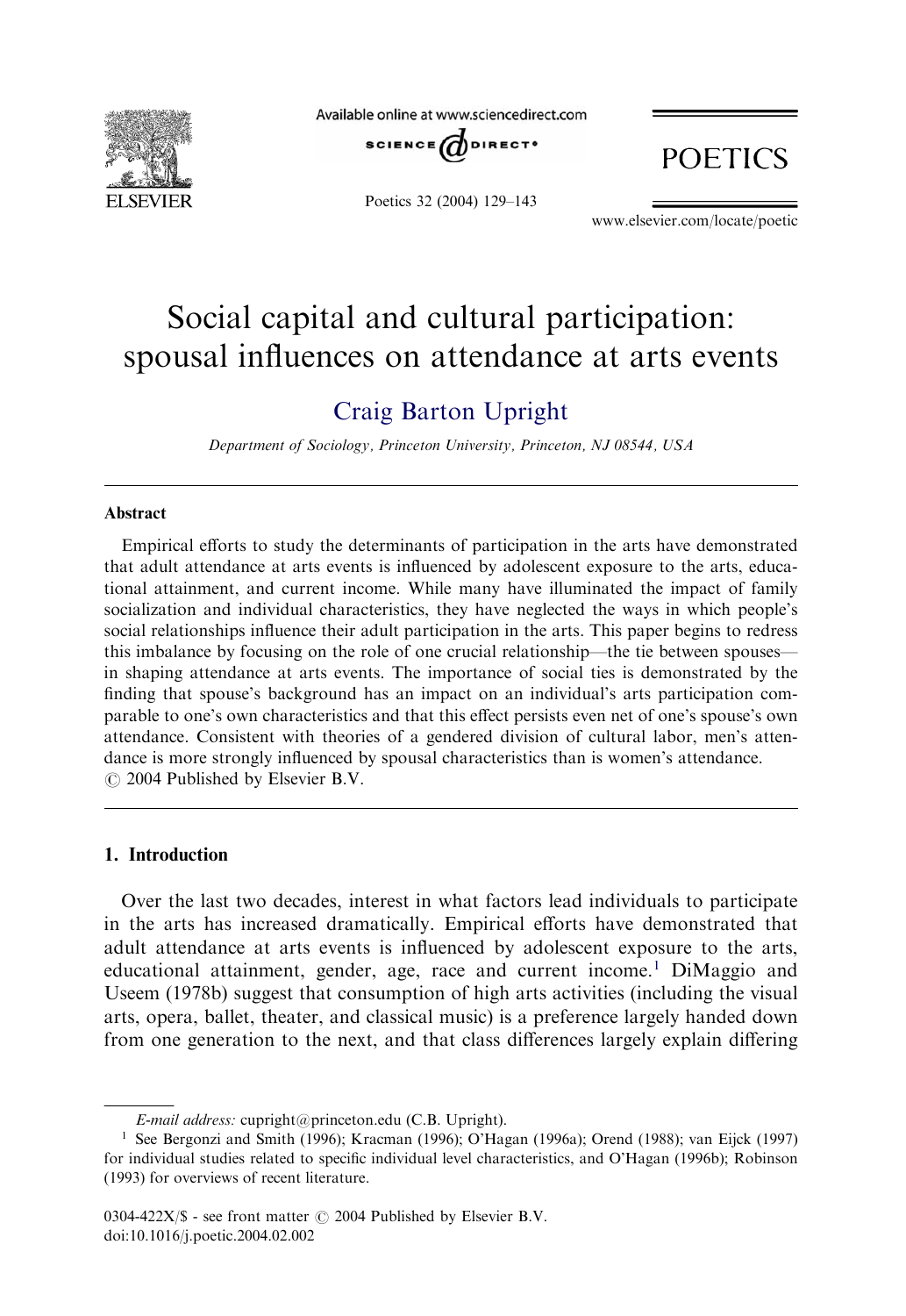consumption patterns.These findings support similar results obtained through survey analysis by Bourdieu (1977). Prior research exploring the individual and family socialization factors which lead to increased cultural participation has illuminated many areas but left others unexplored or inadequately explained. Because such efforts have often been rooted in a paradigm that emphasizes the impact of early family socialization and individual characteristics, they have often neglected the ways in which people's current social relationships influence their participation in the arts. Two deficiencies stand out.

First, prior research has theorized that early childhood social relations have an influence on adult participation in the arts, but have neglected adult socialization. This research has been successful at identifying several factors from one's early upbringing or family characteristics which affect later behavior.Given many good reasons to believe that orientation towards high-status culture varies over the life course, it is plausible to assume that the social relations of the adult will also matter (Van Berkel and De Graaf, 1995).

More specifically, existing research has failed to explore adequately the influence of an adult's contemporary peer group in arts participation.Most individuals do not live, work, or play in isolation. The family unit has been theorized to play a critical role in the development of preferences and behaviors for adolescents, yet the influence of the family created by an individual in adult life is rarely explored.

Second, gender consistently appears as a strong predictor of arts participation and other displays of cultural capital, but this has not been adequately theorized or explained.Tepper (1998) provides one exception as he attempts to explain such results in the field of reading literary fiction, positing a ''separate spheres'' theory of the domestic division of cultural labor.

In this paper, I examine the impact of social relationships on arts participation by starting with an especially strategic relationship: that between wives and husbands. Is the arts participation of an individual truly independent of the behavior of one's spouse? For example, if a woman who infrequently attends arts events marries a man who attends more often, how might he affect her subsequent behavior? Three possibilities include

- 1. Her behavior doesn't change at all
- 2.She attends more events, but only with her husband
- 3. She attends more events, both with and without her husband, suggesting that not only her behavior but also her internal preferences have been changed by her husband's taste.

I hypothesize that participation in the arts reflects not only an individual's backgrounds and preferences, but also those of his/her spouse.I ask if the background characteristics of an individual which have been associated with a higher tendency to attend arts events (such as early arts socialization and educational attainment) might also affect the behavior of that person's spouse.

This study explores these issues through an analysis of the 1992 Survey of Public Participation in the Arts (SPPA). Conducted by the Census Bureau on behalf of the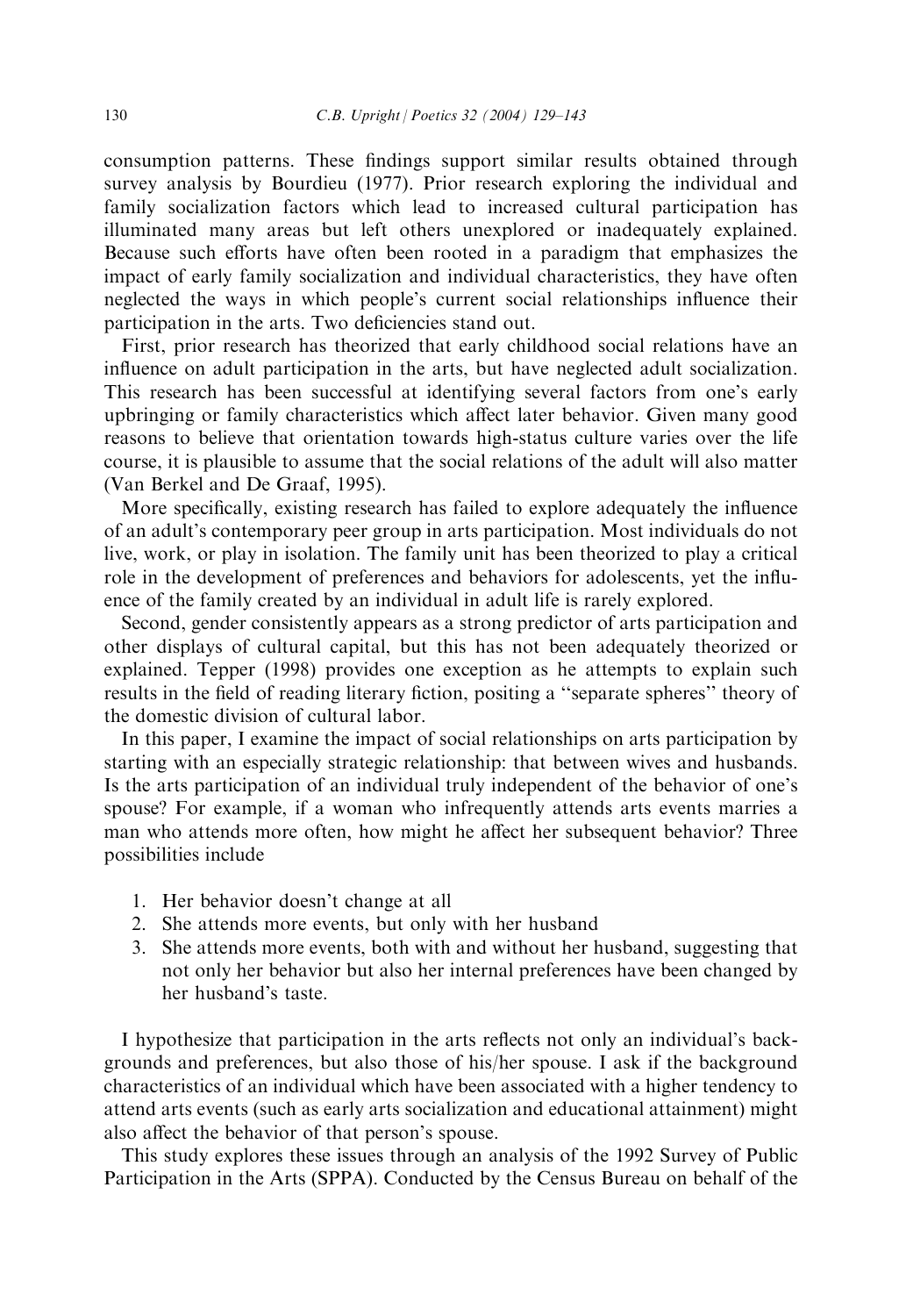National Endowment of the Arts, the SPPA interviewed each member of 7103 households concerning their attitudes and behaviors in a variety of arts activities. Using household and other demographic markers, it is possible to identify the responses not only of one individual but also of his or her spouse and investigate the extent to which spouses influence one another's arts participation.

This study primarily focuses on the relationship between individuals' rates of participation and those of his or her spouse.All paired spouses in the subsample live in the same household, assuring that community resources are identical for each pairing.Using data from each partner in a subsample of 1147 matched, married couples from the SPPA, I perform multinomial logistic regressions on whether respondents attended at least once during the previous 12 months each of six activities: visits to art museums/galleries, and performances of classical music, live theater, musicals, dance (both modern and ballet), and opera.

Marriage is but one type of highly influential social relationship that might have an influence on participation in the arts.My goal is both to understand the ways in which spouses shape one another's arts participation, and also to provide a framework for exploring network effects on social participation more generally. In the sections that follow, I explore theoretical issues relevant to participation in arts events, including the roles of cultural capital, arts socialization, and gender.I then describe my data and measures, and summarize the results of several multinomial logistic regressions that demonstrate the influence of an individual's background on a spouse's participation.I conclude by suggesting that the sociology of culture would benefit from a closer analysis of an individual's various social memberships and relationships.

## 2. Theoretical issues concerning arts participation

Researchers have established that rates of participation in arts events are associated with educational attainment, high income, middle age, and urban residence (DiMaggio and Useem, 1978b; Blau, 1988; DiMaggio and Ostrower, 1990; Peterson and Sherkat, 1992; Robinson, 1993).Additionally, women participate more in almost every type of art activity (with the exception of jazz concerts), and ethnic minorities have lower levels of participation in many art forms. Finally, people who report being exposed to the arts at home or school during childhood attend at higher rates than those who do not.This study focuses on the two factors that research has shown to be the best predictors of adult participation in the arts—childhood exposure to the arts and educational attainment—and asks to what extent these characteristics may influence the behavior of others in one's social network.

# 2.1. Accumulating cultural capital through arts socialization

Research on variation in arts participation has been influenced by the work of the French sociologist Pierre Bourdieu.Bourdieu argues that knowledge of and participation in the arts is a form of cultural capital that serves to reproduce class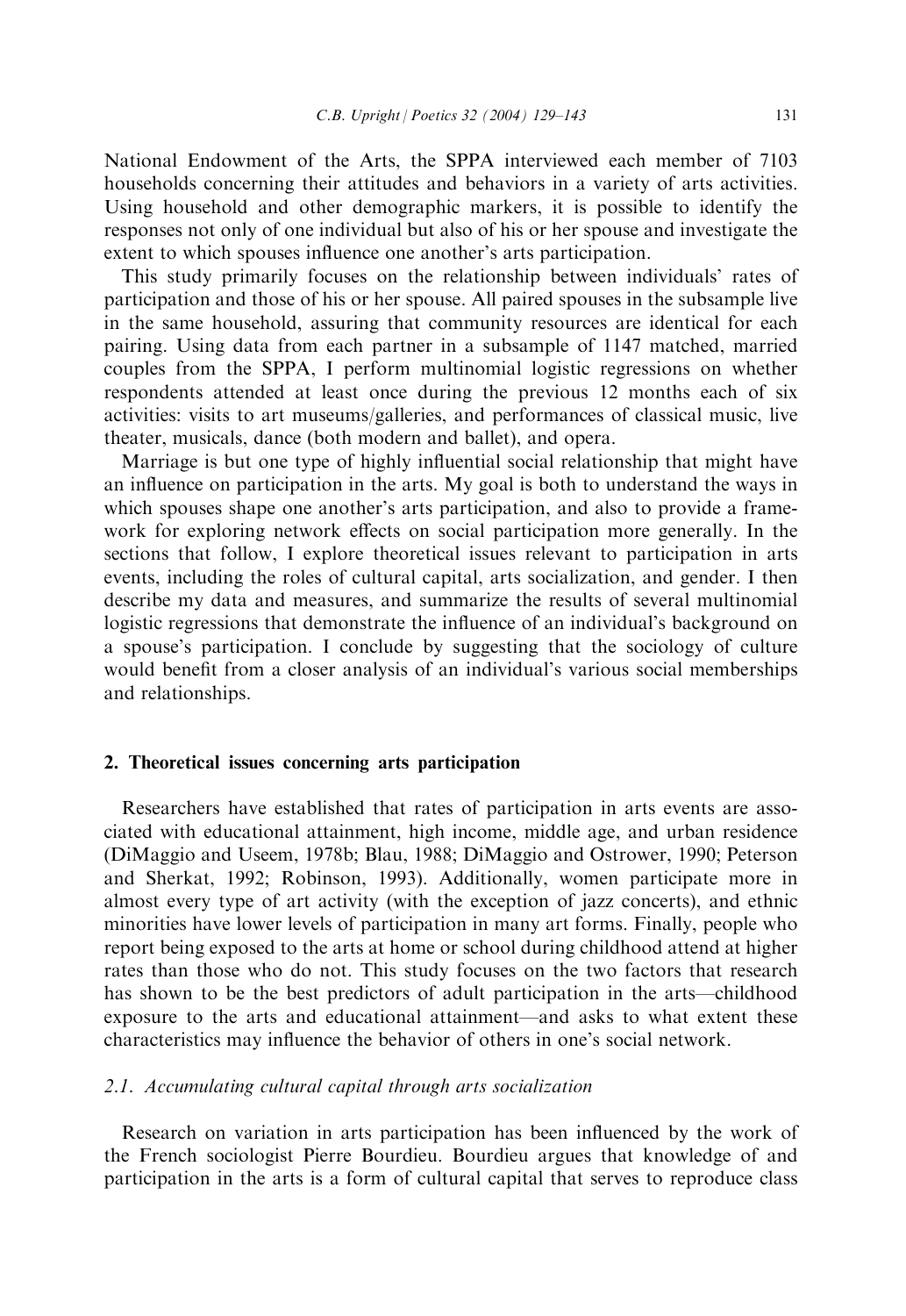hierarchies and societal structures of domination (Bourdieu, [1979] 1984). Bourdieu argues that different class factions employ distinctive cultural repertoires strategically (if not consciously) to gain honor, prestige, and status group membership. Bourdieu attributes the basis of cultural capital to families of origin.

Participation in arts events is ordinarily accepted as an important kind of cultural capital, and research that links a positive orientation to high culture with higher educational attainment and income supports this view.One of the theoretical dangers of relying on one's initial stock of cultural capital to influence later cultural participation, however, is an over-emphasis on origin and reproduction at the expense of transformation and growth.While Bourdieu mentions the ''trajectory'' of one's cultural capital as ascending or descending, he fails to address the question of how one's social environment influences changes in stocks of cultural capital over the life course.In the only study that anticipates the design I employ in this paper, Van Berkel and De Graaf (1995) found that cultural participation might even decline if one's spouse has a lower level of education, suggesting a status minimization rather than a maximization process.

If cultural capital is used to increase one's social capital (through participation in events which have been deemed worthwhile or useful), this could well alter one's networks (including friends, co-workers, even spouses) and subsequently one's work and leisure activities.This could in turn affect one's stock of cultural capital, through a continuing education process that Bourdieu fails to acknowledge.I suggest that arts participation, like other forms of social participation, is profoundly social, a product not just of each person's experiences and attributes, but of his or her ongoing social relationships.

Consistent with Bourdieu's argument, researchers have found that early exposure to the arts, through classes taken in arts production or appreciation, have a profound effect on one's later consumption of arts activities (Orend, 1988; Bergonzi and Smith, 1996; Kracman, 1996).<sup>2</sup> Additionally, those from higher backgrounds are more likely to receive this early exposure.However, research has found that the relationship between parental socioeconomic status and adolescent cultural capital in the U.S., while positive, is relatively modest, especially for boys (DiMaggio, 1982).More recent research indicates that the content of cultural capital may be changing in the U.S., as the tastes of the highly educated are increasingly marked by breadth and diversity rather than adherence to a single exclusive standard (Peterson and Kern, 1996; Bryson, 1996). Insofar as these changes have occurred within cohorts, this also suggests plasticity of tastes over the life course.

Uncovering the mechanisms that yield the persistent differences in arts participation that most surveys find still remains a critical task.Kracman (1996) argued that if arts socialization was a mechanism for reproducing status, then arts courses taken outside of the formal school setting, those inspired by family rather than educational structures, should be the ones that affect later attendance.Using the 1992 SPPA, she

<sup>&</sup>lt;sup>2</sup> Throughout this paper I shall refer to formal arts courses taken before the age of 18 as *arts* socialization or exposure, while education shall mean overall level of educational attainment.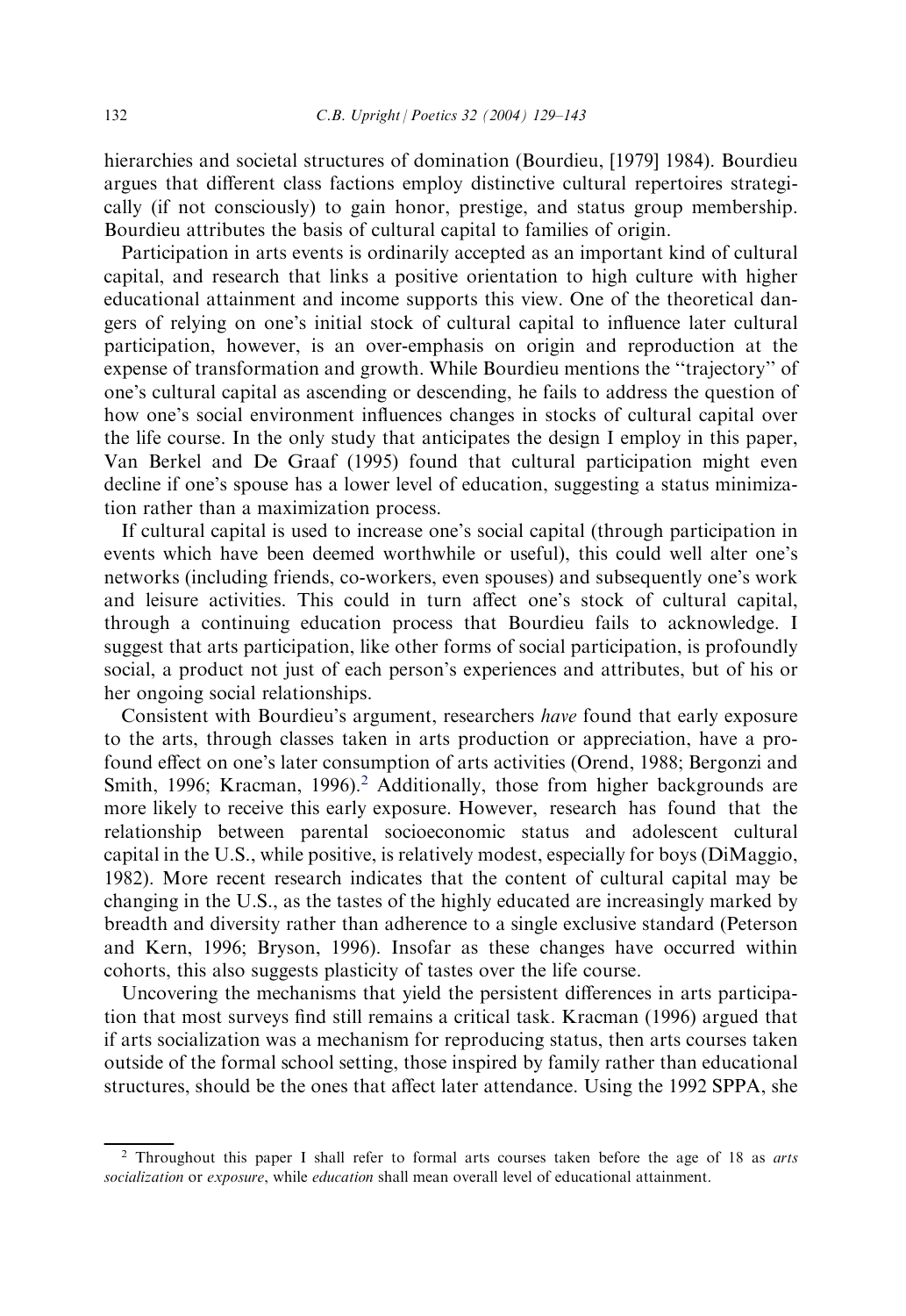<span id="page-4-0"></span>demonstrated that while such courses do have a stronger effect than those taken within schools, courses taken in schools (even after controlling for family background) are also significant predictors of adult participation.DiMaggio (1982) found that returns on cultural capital in grades for working-class boys are higher than for sons of college graduates. Schools do not appear merely to reinforce status structures, as Bourdieu suggests, but can also influence one's stock of cultural capital, including one's orientation towards the arts.

If we assume that early arts socialization is but one factor that leads to greater participation in later life, in what other areas of social life might one observe additional accumulation of cultural capital? Relish (1997) suggests that while education is (again) a strong indicator of diversity of musical tastes, geographic mobility and network complexity are strongly associated with both a wider range of expressed musical preferences as well as an increased appreciation for ''elite'' genres such as classical performances and opera.These findings would suggest that individuals take cues from both their environment and their social networks in the formation of preferences, and that these preferences tend to accumulate rather than merely replace those already present.

#### 2.2. Gender differences in arts participation

Individuals generally select mates based upon similar educational backgrounds. DiMaggio and Mohr find that the interests high school students expressed in highcultural activities had significant effects on their subsequent educational attainment and selection of marital partners.They characterize the marital market as one of ''matches, in which both spouses desire intimacy based on cultural similarity'' (DiMaggio and Mohr, 1985, p.1254).In the contemporary U.S., homogamy persists, albeit based more on educational attainment and less on parental occupational status than in the past (Blau and Duncan, 1967; Kalmijn, 1991). Increased educational homogamy is a natural result of the dramatic increase in educational attainment and declining gender differences at every level of formal education.

|           | Men            |                | Women          |                |  |
|-----------|----------------|----------------|----------------|----------------|--|
|           | Attended event | Without spouse | Attended event | Without spouse |  |
| Gallery   | 24.3           | 7.0            | 27.5           | 10.3           |  |
| Musical   | 15.6           | 4.3            | 20.0           | 8.7            |  |
| Classical | 11.6           | 3.3            | 13.7           | 5.3            |  |
| Theater   | 11.7           | 3.5            | 14.1           | 6.0            |  |
| Dance     | 8.7            | 3.7            | 11.2           | 6.2            |  |
| Opera     | 3.2            | 1.2            | 3.7            | 1.6            |  |

Table 1 Participation of married couples: both spouses or one spouse only

Source: 1992 SPPA, married sub-sample. Note: Attendance without spouse can be determined with confidence.If both spouses report attending a particular event, there is no way to determine if they did so together.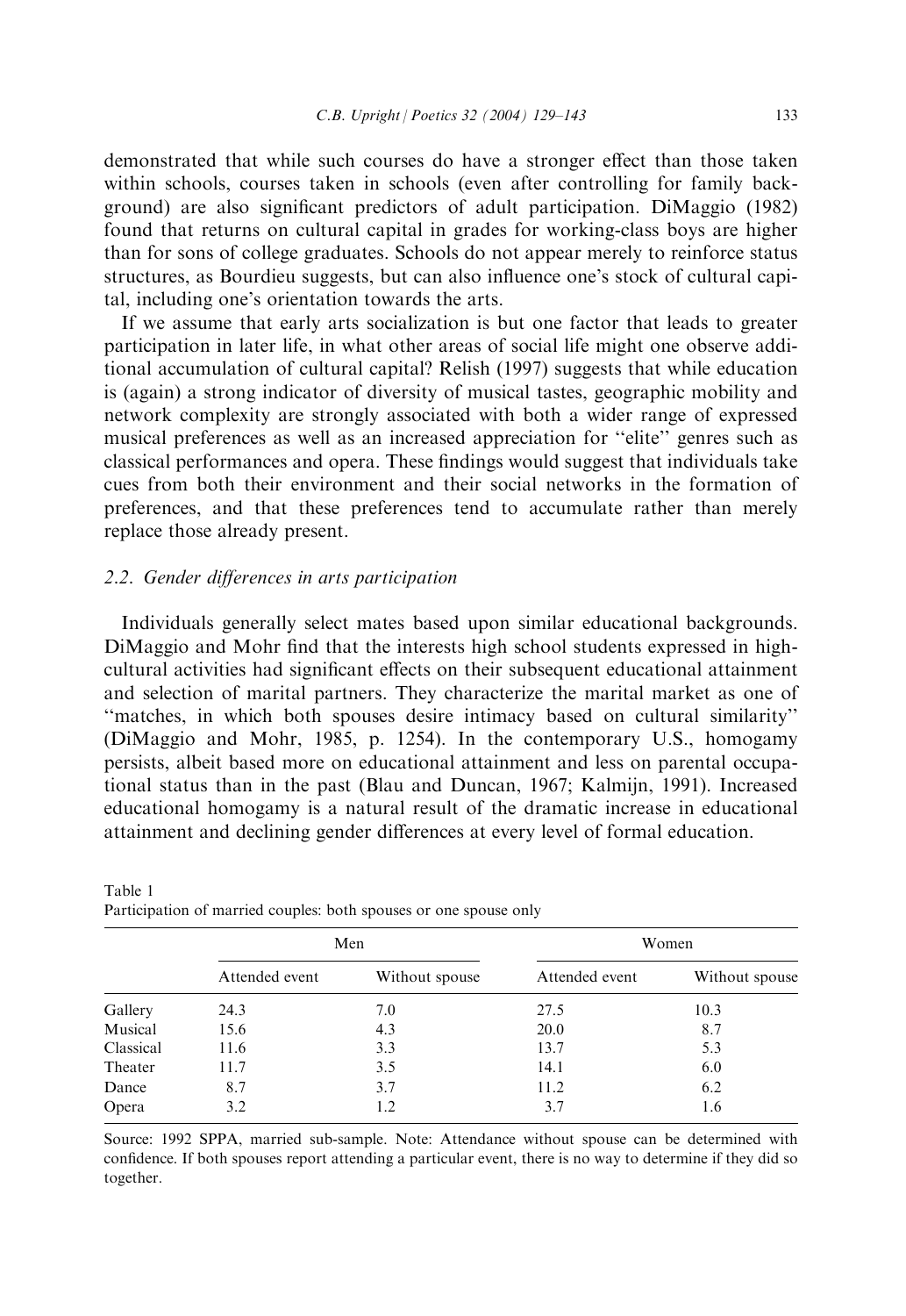Perfect homogamy (in the sense of perfect correlations between spouses' education and prior exposure to the arts) can never be empirically complete due to the wide variation of potential backgrounds.Women consistently demonstrate higher levels of both arts socialization and participation than men (DiMaggio and Useem, 1978a; Orend, 1988; Robinson, 1993; Cherbo and Peters, 1995). Greater arts socialization among women makes marital homogamy in this dimension more difficult to achieve.Higher participation in arts-related activities suggests that women at least occasionally participate in events in which their husbands do not. [Table 1](#page-4-0), derived from the 1992 SPPA, demonstrates that men are much more likely to attend particular events during the course of a year if their wives do so as well, while women are much more likely to attend without their husbands.<sup>3</sup>

Collins (1988) suggests that men are more involved in class (the realm of production), and that women are more involved with status (the realm of culture). He argues that ''.. it is largely women who perform the Weberian task of transforming class into status group membership'' (Collins, 1992, p.219), which would help explain the women's higher rates of appreciation for and participation in cultural activities.

Despite the significant changes in gender relations and expectations over the last three decades, established patterns of gender socialization, expectations and norms continue to influence behaviors and attitudes.Van Berkel and De Graaf (1995) find that the effect of a woman's education on her husband's cultural activity has actually been increasing over time.Men may be more likely to attend arts events if their wives give them cues (through their own participation) that such an activity is both worthy and desirable.If so, then we would expect men's participation to be better predicted by their spouses' educational attainment than by their own.

#### 2.3. Hypotheses

In this paper, I examine the influences of one's spouse on participation in the arts. Without rejecting the notion that family background has an enduring influence on cultural orientations and behavior, I suggest that relationships in later life also shape these outcomes.While one's spouse is just one potential influence (others include one's co-workers, close friends or other family members), I suggest that spousal relationships are particularly influential because the relationship is both long-term and voluntary, and because married individuals tend to select each other based upon similar (though not necessarily identical) interests and backgrounds. Just as an individual's education and arts socialization level helps predict one's later arts participation, one's spouse's characteristics may both reinforce one's predisposition and provide a surrogate background leading to greater participation.

<sup>&</sup>lt;sup>3</sup> The 1992 SPPA did not actually ask respondents if they attended with a spouse for each type of event.By matching responses, one can confidently determine when one spouse attended without the other, although the converse is not necessarily valid.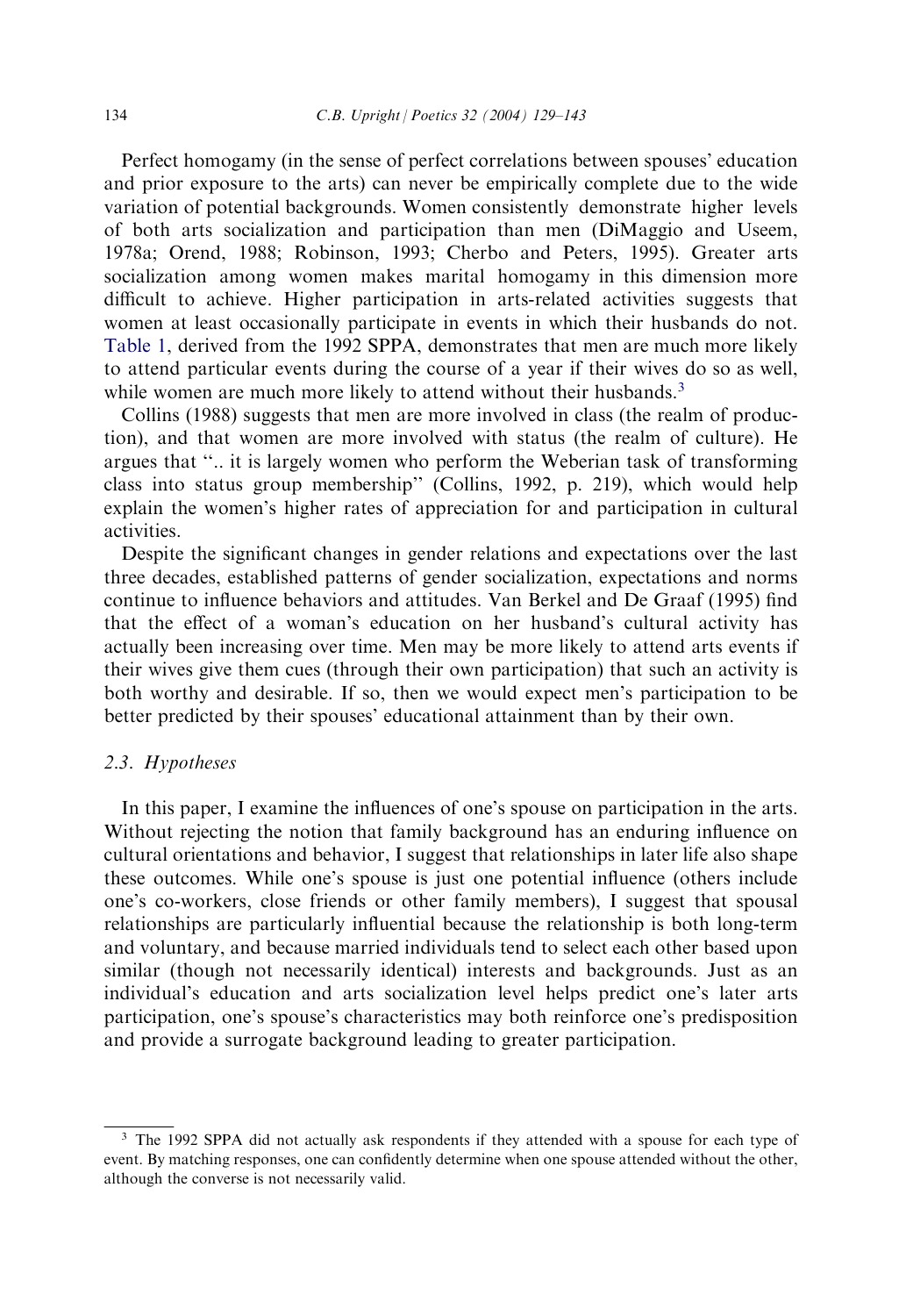This leads me to formulate the following competing hypotheses.

Hypothesis 1. Patterns and orientations towards arts participation influence marital selection, and thus a spouse's background simply mediates the couple's joint participation, without affecting the likelihood of an individual attending without one's spouse.

Hypothesis 2. Arts participation is affected by social networks, and an individual whose spouse has high levels of arts socialization and education will be more likely to attend arts events both with and without his or her spouse even after controlling for the individual's attributes.

Hypothesis 3. Arts participation is primarily determined by women in marriage, and men take cues regarding the proper display and use of cultural capital from their wives.Men whose wives have higher arts socialization and education backgrounds will be more likely to attend art events only if their spouses do as well, even after controlling for the male's attributes.

## 3. Data and measures

To explore these issues, I analyze data from the 1992 Survey of Public Participation in the Arts. Commissioned by the National Endowment for the Arts, the SPPA has been conducted four times in the last two decades—1982, 1985, 1992 and most recently in 1997.The first three studies were conducted using instruments that the U.S. Census Bureau added to its longitudinal crime victimization survey. These surveys attempted to capture responses from every household member over the age of 18.<sup>4</sup> The 1992 survey, which I use here, includes responses from 12,736 individuals from 7103 homes.

After deriving my subsample of paired married individuals, I created a series of multinomial models for each of the six categories of arts participation described be-low. Several researchers have already explored the relationship of various demographic and individual-level arts socialization measures to increased levels of arts participation.Rather than simply replicate their work, I build on their conclusions and explore the impact of these variables on the observed cultural participation of one's spouse as well.

Previous analyses of the data treated all respondents in a given household as independent observations, and included both husbands and wives in populations for statistical modeling. Because this study specifically questions this assumption of independence, I divided my sample based upon gender and included a spouse's characteristics as additional independent variables.I examine each regression model described below separately for men and for women.

<sup>4</sup> The 1997 survey captured only one respondent per household.For a more complete description of the 1992 survey, which I use here, see Robinson (1993).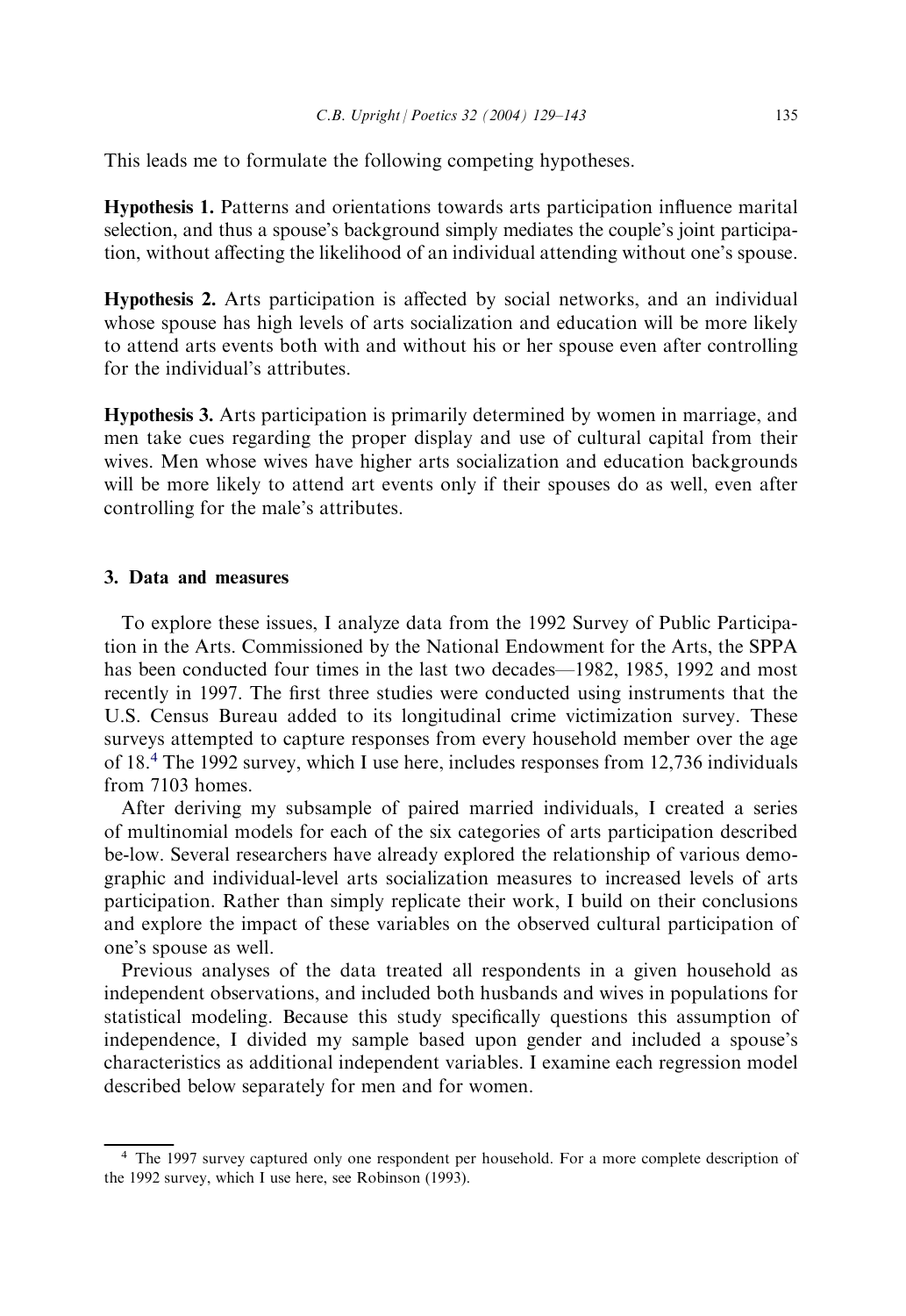# 3.1. Deriving the married subsample

The Census Bureau conducted the survey during all twelve months of 1992, but only asked respondents the series of questions related to arts socialization during the last six months, thus reducing the effective sample by half.The data set yields 1147 couples for analysis. Descriptive statistics are contained in Table 2.<sup>5</sup>

Table 2 Frequencies of independent and dependent variables

| Variable                    | Full sample | Married, unmatched | Married men | Married women |
|-----------------------------|-------------|--------------------|-------------|---------------|
| Male                        | 43.9        | 32.3               | 100.0       | 0.0           |
| Female                      | 56.0        | 67.1               | 0.0         | 100.0         |
| Married                     | 61.0        | 100.0              | 100.0       | 100.0         |
| White                       | 78.8        | 78.5               | 82.2        | 82.1          |
| <b>Black</b>                | 9.9         | 9.0                | 6.9         | 6.5           |
| Other                       | 8.3         | 9.0                | 7.9         | 8.2           |
| Up to 12th grade            | 5.0         | 4.4                | 5.6         | 3.7           |
| High school diploma         | 35.5        | 36.4               | 33.8        | 40.7          |
| Some college, no degree     | 22.1        | 22.1               | 19.7        | 21.0          |
| Bachelor's degree           | 12.5        | 11.8               | 13.9        | 13.0          |
| Post-graduate work          | 9.8         | 10.2               | 13.5        | 8.9           |
| \$16,850 or less            | 12.8        | 6.5                | 7.1         | 7.1           |
| \$16,851 to \$23,250        | 10.3        | 15.8               | 14.6        | 14.6          |
| \$23,501 to \$34,750        | 17.7        | 9.4                | 8.9         | 8.9           |
| \$34,501 to \$46,500        | 15.9        | 14.7               | 17.4        | 17.4          |
| \$46,501 to \$58,000        | 28.0        | 11.7               | 12.1        | 12.1          |
| \$58,001 to \$87,150        | 6.7         | 10.6               | 13.7        | 13.7          |
| \$87,151 and over           | 8.7         | 8.8                | 9.1         | 9.1           |
| Urban                       | 73.3        | 70.3               | 69.1        | 69.1          |
| Visited: Museum/Art Gallery | 26.3        | 25.4               | 24.2        | 27.4          |
| Live Performance: Musical   | 17.7        | 18.8               | 15.6        | 20.0          |
| Live Performance: Theater   | 13.5        | 13.1               | 11.7        | 14.1          |
| Live Performance: Classical | 12.6        | 11.8               | 11.6        | 13.7          |
| Live Performance: Dance     | 7.2         | 6.6                | 6.0         | 7.0           |
| Live Performance: Opera     | 3.4         | 2.8                | 3.2         | 3.6           |
| Arts Socialization          | 1.7         | 1.8                | 1.4         | 2.4           |
| N                           | 12,736      | 1136               | 1147        | 1147          |

Sources: 1992 SPPA, full sample; un-matchable married couples; married sub-sample.

<sup>5</sup> Of the 3528 individuals originally identified as married, I eliminated 1024 due to the absence of their spouse's responses. I was also forced to drop 91 couples with no income information. Finally, I dropped 24 couples in a same-sex marriage; even if they have been properly coded, the present analysis does attempt to examine issues of gender difference, and the sub-sample is too small to form a comparison group.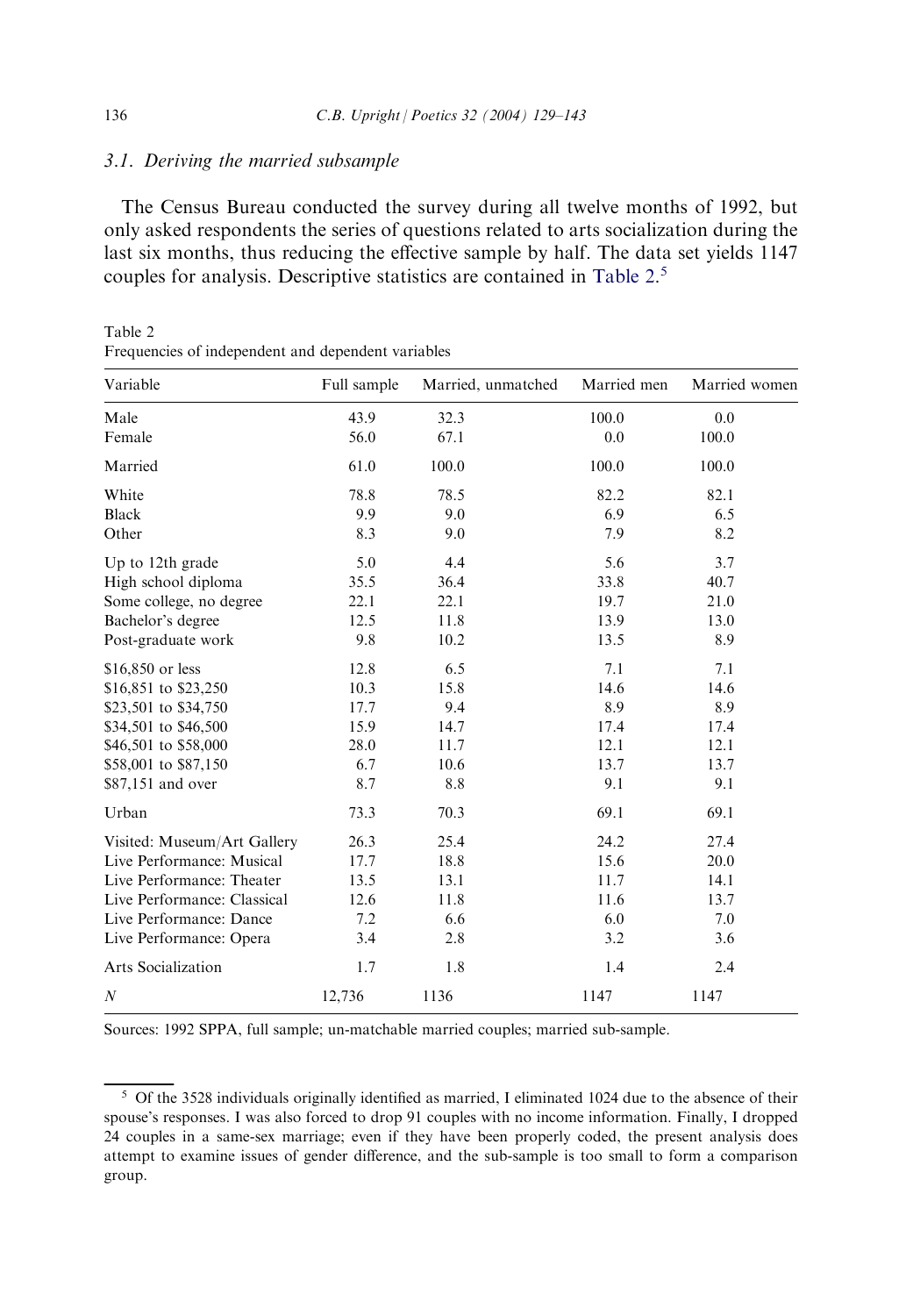## <span id="page-8-0"></span>3.2. Dependent variables

I examine the association of spousal arts socialization with the responses to seven questions posed in the SPPA, recording whether individuals participated in a given activity at least once in the previous twelve months.These include attending an art museum or gallery, attending live classical performances, and attending live stage productions of musicals, play, dance (both modern and ballet), or opera.Each type of event received a separate response, although I combine the answers for the two forms of dance due to the low levels of response for each category. Respondents were instructed to exclude elementary and high school performances.While participants were asked about their frequency of attendance, the low level of participation overall would problematize the use of a standard linear regression. Instead, I measured attendance as a binary response and used logistic regressions to explore what factors increased the likelihood of attending at least once during the previous year.

I further differentiated the attendance measures by constructing a multinomial variable that separates attendance into two different categories.If an individual attended a particular kind of art event during the course of the previous year but the spouse did not, the response is coded as ''Attended Alone.'' If both spouses attended, it is possible (though not certain) that they attended with each other.In these cases the response is coded ''Both Attended.''

| Race      | Age       | Income    | Educ    | Urban     | Men    | AS     | Women AS |
|-----------|-----------|-----------|---------|-----------|--------|--------|----------|
| Race      | 1.0000    |           |         |           |        |        |          |
| Age       | $-0.1288$ | 1.0000    |         |           |        |        |          |
| Income    | $-0.1895$ | $-0.1450$ | 1.0000  |           |        |        |          |
| Educ      | $-0.1303$ | $-0.1292$ | 0.5228  | 1.0000    |        |        |          |
| Urban     | 0.1725    | 0.0271    | 0.1770  | 0.1880    | 1.0000 |        |          |
| Men AS    | $-0.0760$ | $-0.1678$ | 0.2109  | 0.3094    | 0.1028 | 1.0000 |          |
| Women AS  | $-0.1459$ | $-0.1136$ | 0.2674  | 0.3117    | 0.0257 | 0.3631 | 1.0000   |
| Museum    | $-0.0927$ | 0.0041    | 0.3150  | 0.3749    | 0.1353 | 0.2508 | 0.2474   |
| Musical   | $-0.0819$ | 0.0434    | 0.2579  | 0.2423    | 0.0759 | 0.1203 | 0.1363   |
| Theater   | $-0.0542$ | 0.0380    | 0.1799  | 0.2660    | 0.1108 | 0.1243 | 0.1397   |
| Classical | $-0.0705$ | 0.0439    | 0.1851  | 0.2564    | 0.1029 | 0.1742 | 0.1667   |
| Dance     | $-0.0364$ | 0.0175    | 0.0841  | 0.1379    | 0.0680 | 0.1471 | 0.1536   |
| Opera     | $-0.0169$ | 0.0268    | 0.1703  | 0.1756    | 0.0316 | 0.0898 | 0.1056   |
|           | Museum    | Musical   | Theater | Classical | Dance  | Opera  |          |
| Museum    | 1.0000    |           |         |           |        |        |          |
| Musical   | 0.2888    | 1.0000    |         |           |        |        |          |
| Theater   | 0.3054    | 0.3508    | 1.0000  |           |        |        |          |
| Classical | 0.3371    | 0.2581    | 0.3635  | 1.0000    |        |        |          |
| Dance     | 0.2133    | 0.1174    | 0.1112  | 0.2256    | 1.0000 |        |          |
| Opera     | 0.2098    | 0.1887    | 0.1478  | 0.2590    | 0.1923 | 1.0000 |          |

Table 3 Matrix of correlation coefficients

Sources: 1992 SPPA, married sub-sample. AS refers to Arts Socialization.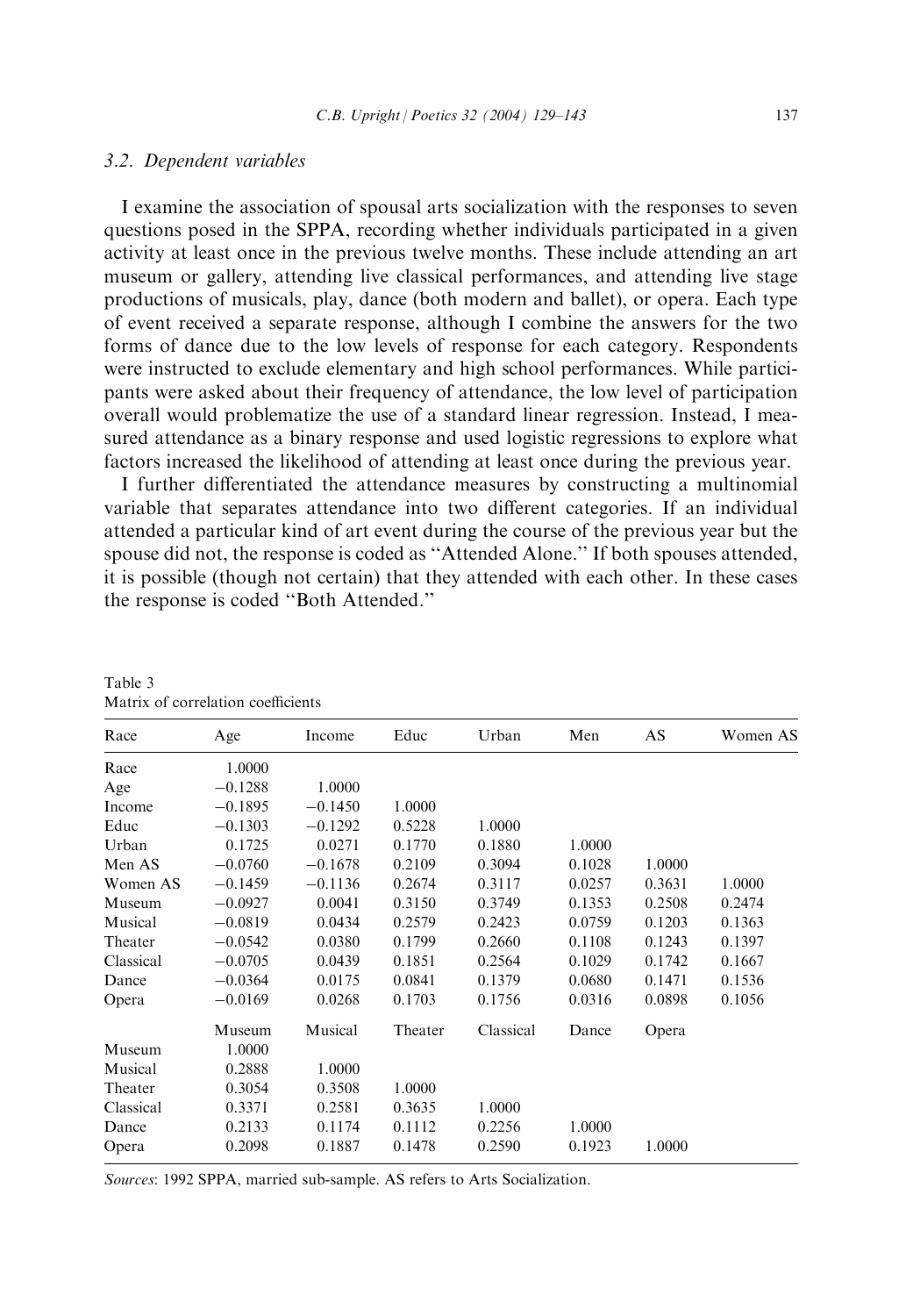#### 3.3. Arts socialization, educational attainment

My analysis focuses on the possibility of transitivity, that is, whether an individual's participation can be predicted not only by his or her own educational attainment and early exposure to the arts, but by his or her spouse's as well.The SPPA asked respondents a series of questions about courses or lessons in eight arts subjects: acting, ballet, dance, creative writing, art history or appreciation, visual arts, music appreciation, or musical performance.Respondents giving positive responses were questioned further to identify in which of four different life stages the classes occurred.I only consider classes taken before the age of 12 or between 12 and 17 in my measure, both to assess the impact of socialization that occurs in the respondent's youth and also to avoid the possibility that the course-taking may have been influenced by the spouse. I have constructed a very broad measure of *Arts Sociali*zation, which assigns one point for each period in which a course was taken. This variable has a potential range of 0 to 16, but the maximum value in the data set is 8, with a mean of 1.59. Two-thirds of the respondents received scores of 0.

Recognizing that the social significance of school grade levels rests more upon plateaus of achievement than the specific number of years accumulated, I have collapsed the *Educational Attainment* of the respondents into 5 categories. These include those with no high school diploma; with a high school diploma; some college; bachelor's degree; and education beyond the undergraduate degree.While status homogamy might suggest that the spouses' educational and/or arts socialization measures would be highly collinear, this is not the case.As the matrix in [Table 3](#page-8-0) indicates, the correlations are 0.52 and 0.36, respectively.

#### 3.4. Additional explanatory variables

Following the lead of previous researchers, I include variables marking age, race/ ethnicity, income, and urban/rural categories. Age is used as a continuous variable. Race/Ethnicity is categorical with White as the reference group, and includes Black and Other, the latter primarily composed of those of Hispanic origin.

Finally, Income is an ordered variable with seven categories, and Urban Setting is a dummy variable indicating that the respondents reside in a Standard Metropolitan Statistical Area. Previous research has indicated that individuals living in SMSAs are more likely to attend arts events.

#### 4. Analysis and findings

I analyzed arts attendance at each of the six kinds of arts events, using previously identified factors significant to the arts participation of an individual—race, age, sex, education, income, urban location, and arts socialization.Using multinomial logistic regressions for each separate art event, I calculated the ''risk'' of an individual's attendance, differentiating participation based upon attendance, first when one's spouse did not attend, and, second, when one's spouse also attended. Each model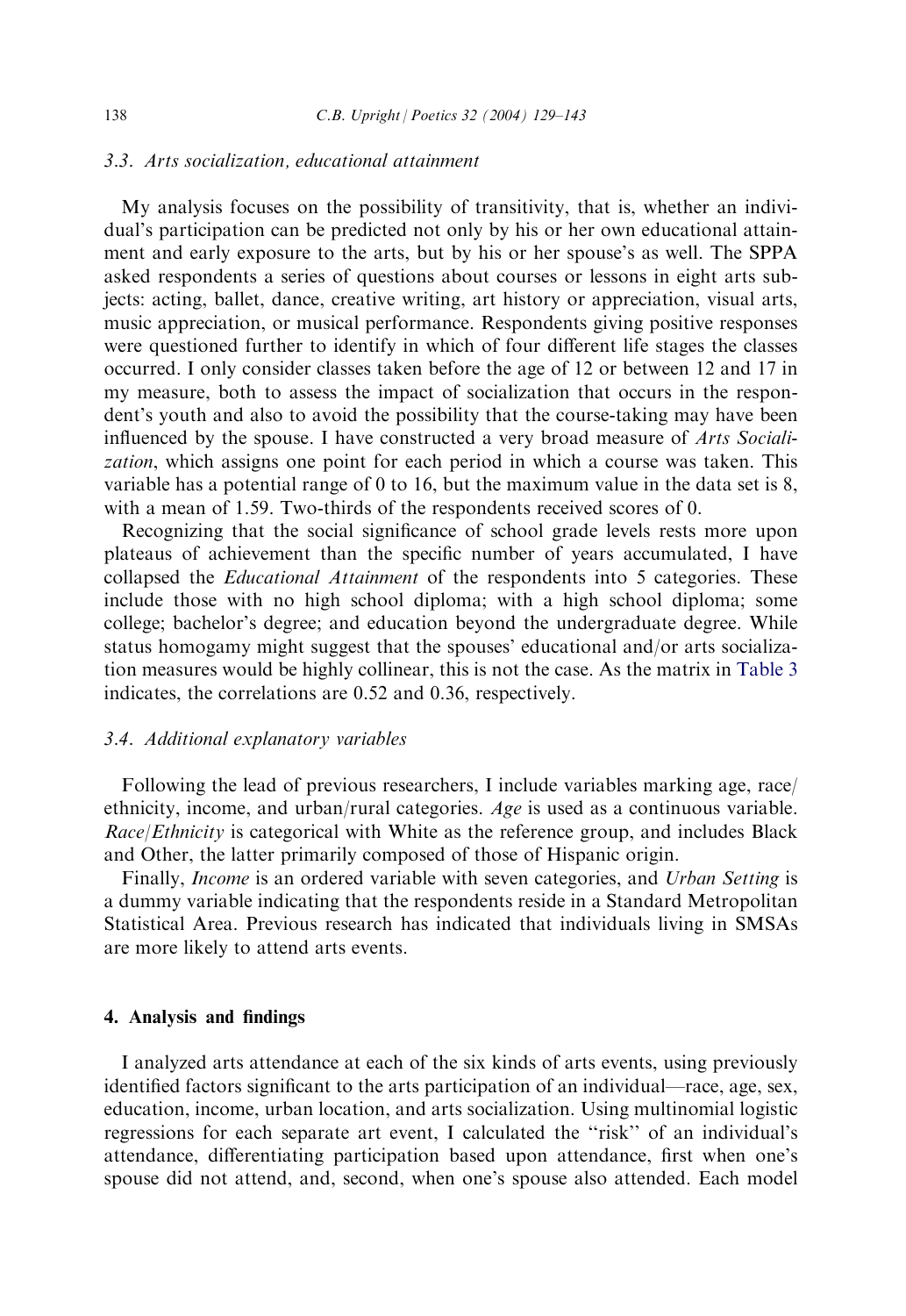replicates previously reported findings.Income and education are two of the best predictors of arts attendance in any category, whites and women are more likely to attend than ethnic minorities and men, and early arts socialization is a significant predictor of later participation.

Using these models as a base, I created a series of multi-nomial logistic regressions which add a single characteristic of the respondent's spouse to explore its potential influence on participation at arts events.Analyzed separately, these models added a spouse's levels of arts socialization or educational attainment.

Table 4 displays the abbreviated results of 12 different regressions (6 types of events modeled separately for men and women), summarizing the exponentiated coefficients of models which include all of the individual variables described above as well as the level of arts socialization of one's spouse.As the table demonstrates, for married men the level of arts socialization reported by one's wife can also be a strong indicator of participation, even after controlling for the husband's own early

Table 4

Summary of adjusted (exponentiated) coefficients of arts socialization variables from multi-nomial logistic regressions

|                    | Husbands      |             | Wives         |             |
|--------------------|---------------|-------------|---------------|-------------|
| Arts socialization | Attends alone | Both attend | Attends alone | Both attend |
| Respondent         | $1.51***$     | $1.25***$   | 4.14 ****     | $1.25***$   |
|                    | (4.52)        | (2.85)      | (5.16)        | (3.99)      |
| Spouse             | 1.09          | $1.18***$   | 1.02          | $1.16*$     |
|                    | (1.16)        | (3.19)      | (0.23)        | (1.85)      |
| Respondent         | $1.34**$      | 1.13        | $1.24$ ****   | 1.08        |
|                    | (2.14)        | (1.23)      | (3.28)        | (1.42)      |
| Spouse             | $1.19*$       | 1.06        | $1.20*$       | 1.13        |
|                    | (1.82)        | (0.87)      | (1.76)        | (1.23)      |
| Respondent         | $1.23*$       | 1.10        | $1.24***$     | 1.11        |
|                    | (1.65)        | (1.02)      | (3.44)        | (1.56)      |
| Spouse             | $1.20**$      | 1.08        | $1.17*$       | 1.09        |
|                    | (2.04)        | (1.18)      | (1.66)        | (0.93)      |
| Respondent         | $1.29*$       | $1.30***$   | $1.26***$     | 1.12        |
|                    | (1.67)        | (2.68)      | (3.19)        | (1.63)      |
| Spouse             | $1.23**$      | 1.10        | 0.90          | 1.27        |
|                    | (2.27)        | (1.45)      | $(-0.686)$    | (2.38)      |
| Respondent         | $1.33***$     | 1.21        | $1.20***$     | $1.18***$   |
|                    | (2.34)        | (1.53)      | (2.77)        | (2.01)      |
| Spouse             | $1.31***$     | $1.19**$    | 1.13          | 1.20        |
|                    | (3.45)        | (2.05)      | (1.13)        | (1.42)      |
| Respondent         | $1.51**$      | 1.05        | 0.96          | 1.18        |
|                    | (2.13)        | (0.22)      | $(-0.23)$     | (1.29)      |
| Spouse             | 1.17          | 1.19        | 1.28          | 1.03        |
|                    | (1.35)        | (1.36)      | (1.24)        | (0.16)      |
|                    |               |             |               |             |

\*p < 0.100; \*\*p < 0.050; \*\*\*p < 0.010; \*\*\*\*p < 0.001. Note: z-scores in parentheses.  $N = 1141$ .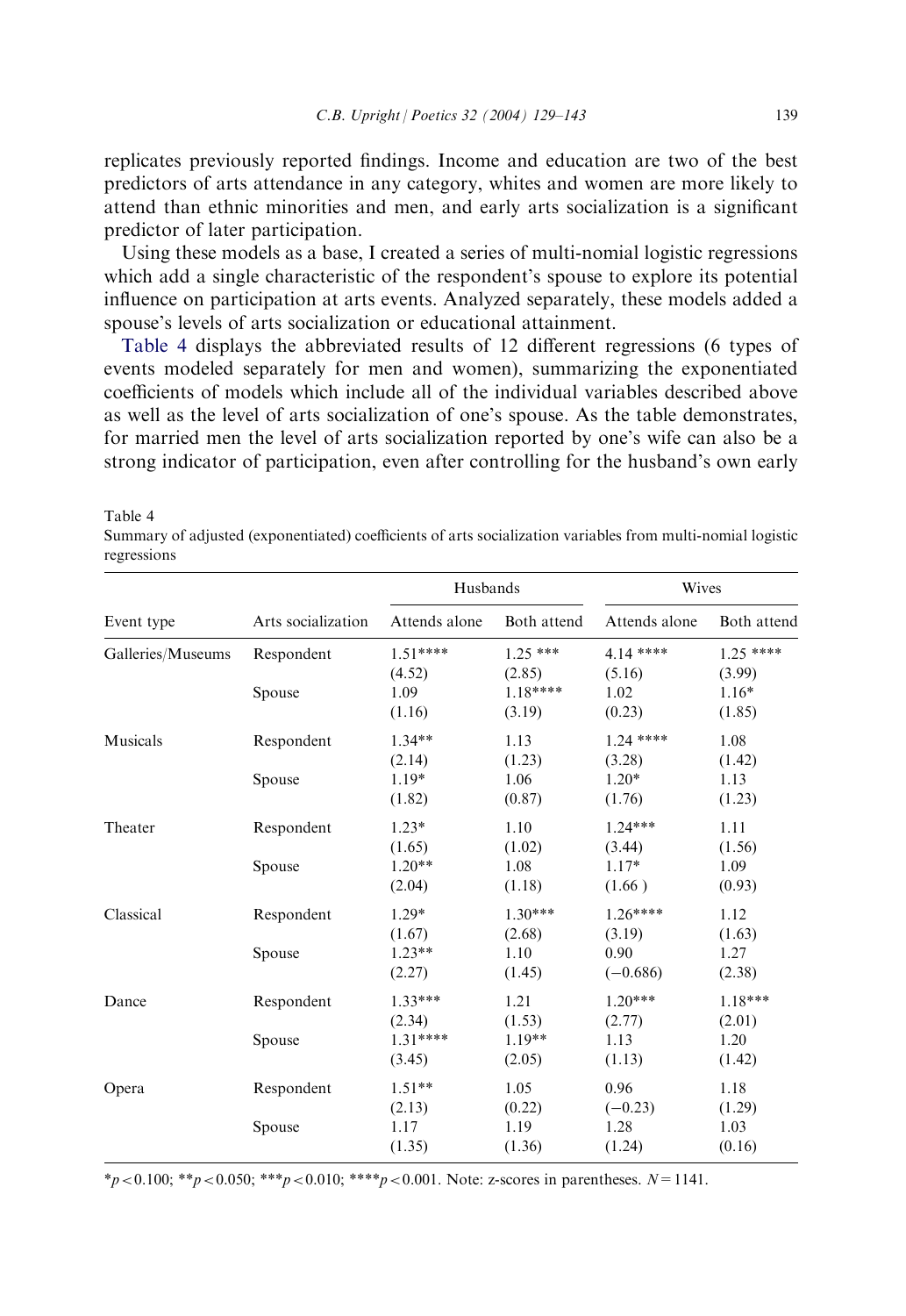<span id="page-11-0"></span>exposure to the arts.With respect to dance, the increase of a single additional art course taken by one's wife is associated with an almost 20% increase in the likelihood that the respondent will also attend.

This effect is not confined to cases in which both spouses attend.The level of arts socialization of one's wife is a more reliable predictor of a man attending a dance event than his own early exposure, even if he attends without her. Similar results hold true for men in the areas of musicals, theater, and classical music. For women, the effect of a husband's arts socialization is more limited, and can be observed when both attend galleries and museums, as well as when a woman attends musicals and theater alone.This lends support for rejecting hypothesis 1, which suggested that any observed effect of a spouse's background would be confined to joint attendance, possibly indicating reluctant participation.Instead, the observed effects apply specifically when one's spouse has indisputably not attended.These results support hypothesis 2, suggesting that the social network of an individual (including the

Table 5

Summary of adjusted (exponentiated) coefficients of educational attainment variables from multi-nomial logistic regressions

|                   | Educational attainment Attends alone Both attend Attends alone | Husbands            |                     | Wives               |                     |
|-------------------|----------------------------------------------------------------|---------------------|---------------------|---------------------|---------------------|
| Event type        |                                                                |                     |                     |                     | Both attend         |
| Galleries/Museums | Respondent                                                     | $1.48***$<br>(5.52) | $1.50***$<br>(7.89) | $1.52***$<br>(6.42) | $1.61***$<br>(8.56) |
|                   | Spouse                                                         | $1.18**$<br>(2.22)  | $1.52***$<br>(7.64) | 1.04<br>(0.70)      | $1.43***$<br>(7.03) |
| Musicals          | Respondent                                                     | $1.41***$<br>(3.85) | $1.38***$<br>(5.53) | $1.26***$<br>(3.32) | $1.25***$<br>(3.59) |
|                   | Spouse                                                         | $1.07*$<br>(0.78)   | $1.21***$<br>(3.14) | $1.05*$<br>(0.87)   | $1.36***$<br>(5.24) |
| Theater           | Respondent                                                     | 1.49****<br>(4.14)  | $1.53***$<br>(6.09) | $1.43***$<br>(4.41) | $1.50***$<br>(5.80) |
|                   | Spouse                                                         | $1.26**$<br>(2.33)  | $1.46***$<br>(5.33) | 1.04<br>(0.60)      | $1.49***$<br>(5.57) |
| Classical         | Respondent                                                     | $1.22**$<br>(2.01)  | $1.63***$<br>(7.10) | $1.82***$<br>(7.25) | $1.51***$<br>(5.74) |
|                   | Spouse                                                         | $1.23**$<br>(2.27)  | $1.45***$<br>(5.21) | 0.91<br>$(-1.08)$   | $1.60***$<br>(6.79) |
| Dance             | Respondent                                                     | $1.28***$<br>(2.65) | $1.23**$<br>(2.55)  | $1.47***$<br>(4.90) | $1.35***$<br>(3.40) |
|                   | Spouse                                                         | $1.25**$<br>(2.28)  | $1.32***$<br>(3.16) | 0.96<br>$(-0.50)$   | $1.21**$<br>(2.32)  |
| Opera             | Respondent                                                     | $1.26**$<br>(1.40)  | $2.23***$<br>(5.30) | $1.52***$<br>(2.76) | 1.05<br>(0.39)      |
|                   | Spouse                                                         | 1.20<br>(1.10)      | 1.04<br>(0.32)      | 1.23<br>(1.44)      | $2.23***$<br>(5.30) |

 $*p < 0.100$ ;  $**p < 0.050$ ;  $***p < 0.010$ ;  $**** p < 0.001$ . Note: z-scores in parentheses. N = 1141.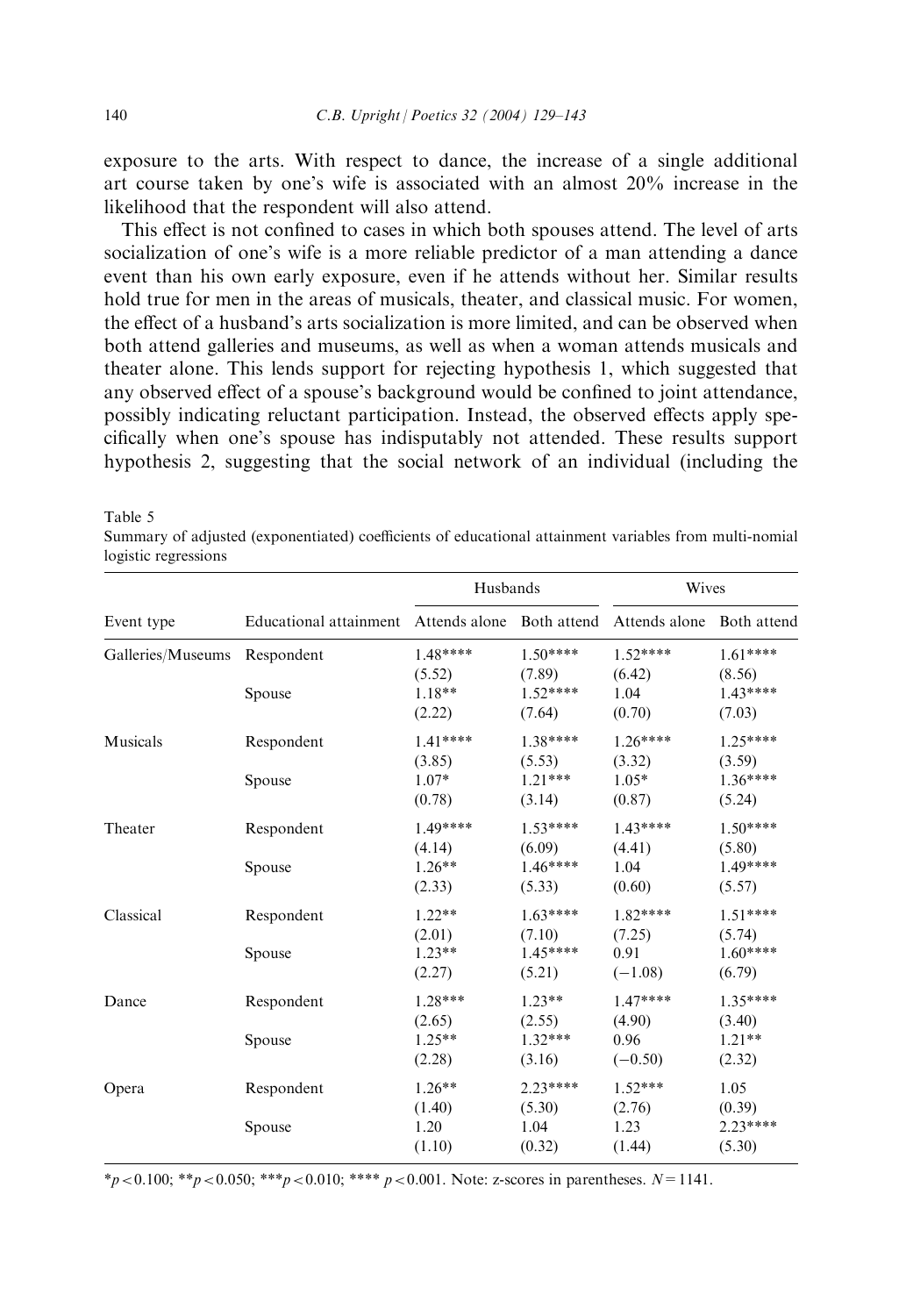network represented by marriage) increases the likelihood of attending even in the absence of members of the influencing network.

All of these results are stronger for the analysis of men's participation rather than women's, however, lending support for hypothesis 3—the relative strength of this particular social network is gender dependent.

A spouse's level of educational attainment is an even stronger predictor of an individual's attendance at arts events. [Table 5](#page-11-0) summarizes the results of an additional 12 regressions, substituting the spouse's education for the spouse's arts socialization. An individual's level of education has been demonstrated to be a strong predictor of arts participation, and this is evident in the results shown—own education is statistically significant at the 0.05 level in nearly every case, and is below 0.001 in several. The educational attainment of one's spouse, however, also proves a strong predictor of many kinds of arts participation, even after controlling for one's own education.

For men, each increase in the level of a wife's education is associated with a dramatic and statistically significant higher level of participation for nearly each type of event.These results are strongest when both partners attended an event, and the coefficients suggest that a wife's educational level is as important to going as is that of the respondent himself. For every event excepting opera, these results are evident even when a wife did not attend.

For women, the coefficients associated with ''Both Attend'' suggest that the educational level of a husband is also as strong if not a stronger predictor of participation as the wife's own educational attainment.In the case of opera, husband's education is the only variable in the entire model which is statistically significant.The education of a husband appears to have little effect, however, on the odds of his wife attending alone.

#### 5. Discussion and concluding remarks

Students of public participation in the arts have ordinarily modeled arts attendance as an individual decision driven by individual attributes and experiences. Such a perspective is consistent both with the human-capital approach favored by economists and the version of Bourdieu's cultural–capital perspective employed by most empirical researchers in sociology.Consistent with Bourdieu's own earlier work, I argued that arts participation, like other forms of social participation, is profoundly social, a product not just of each persons experiences and attributes, but of his or her ongoing social relationships.

The results of this study of one critically important social relationship—the bond between spouses—strongly supports this position.The arts attendance of many married men and women is predicted as strongly by their spouse's educational attainment and arts socialization as by their own.Even more strikingly, such effects are evident not only on the probability that spouses attend the same arts events, but even on the probability that they attend such events without their spouses.This study also addresses a second gap in sociological research on arts participation, the failure to theorize prominent gender differences in participation. Drawing on theories of the gendered division of labor (Tepper, 1999), the analysis supports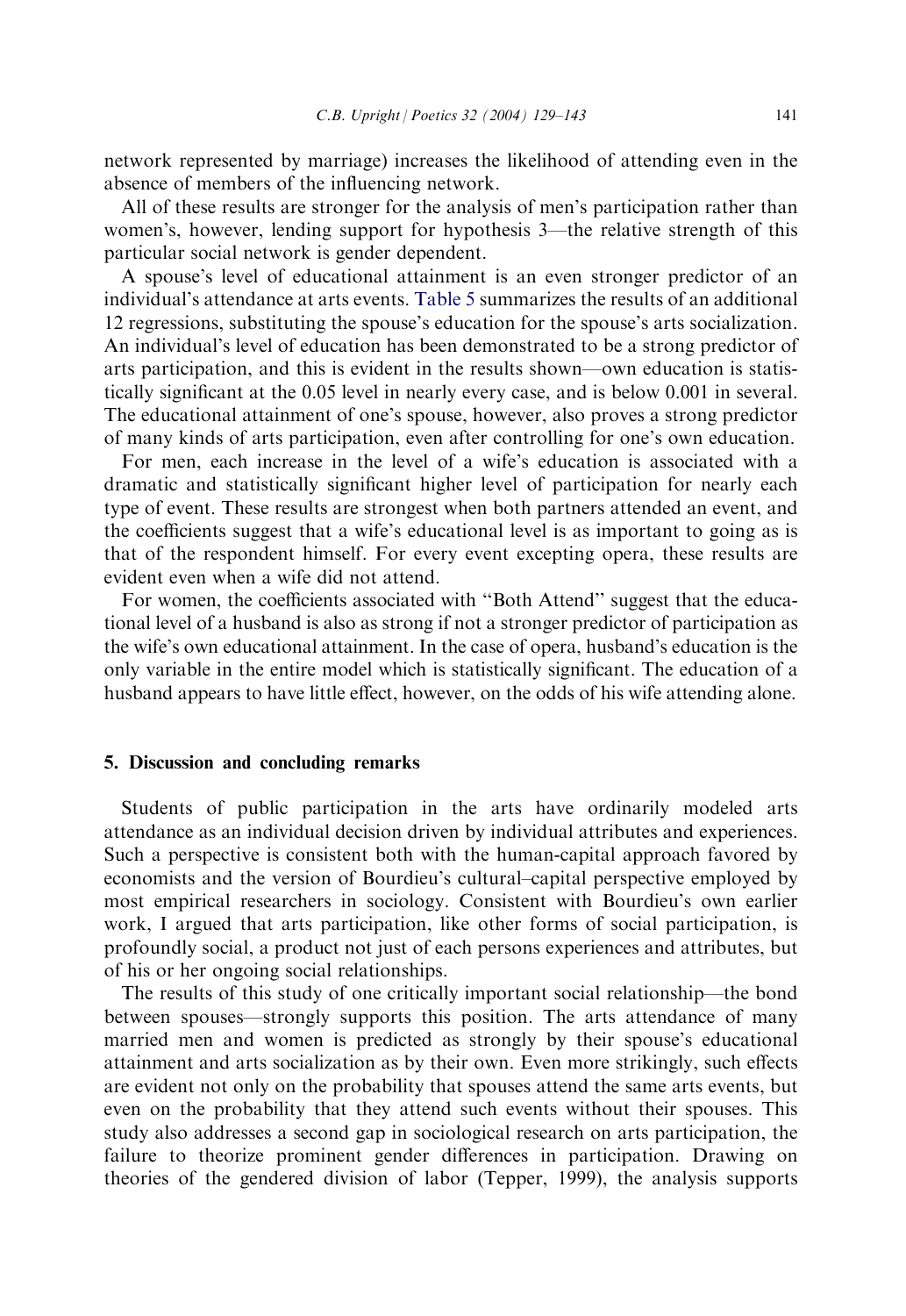hypothesis 3, demonstrating that the influence of women on husband's arts participation exceeds the influence of husband's on their wives' behavior.

A critical finding is that participation in arts events is a function not just of cultural capital but of social capital—that is, of the attributes of one's close associates, not just the status cultures into which one has been socialized early in life.The effect of the educational level of one's spouse changes depending on whether that spouse also attends similar events.Arts events are social as well as cultural activities, social not only in the sense that they may be used to gain and solidify status, but opportunities for couples to go out and be entertained in each other's company. These findings suggest that further work exploring arenas of social participation will be well served by considering the attributes found in a social network as a personal resource, and just as capable of influencing current behavior as an individual's background and experiences.

#### Acknowledgements

I thank Marta Tienda, Paul DiMaggio, Steven Tepper, Bethany Bryson, Ruthann Godollei, and the members of the 1998–99 Empirical Seminar of Princeton University for their encouragement, patience, and suggestions.

#### **References**

- Bergonzi, L., Smith, J., 1996. Effects of Arts Education on Participation in the Arts. National Endowment for the Arts, Washington, D.C.
- Blau, Judith R., 1988. The context of art audience: the primary sampling unit as the unit of aggregation. Social Science Quarterly 69, 930–941.
- Blau, Peter M., Duncan, Otis D., 1967. The American Occupational Structure. Wiley, New York.
- Bourdieu, Pierre, 1977. Cultural reproduction and social reproduction. In: Power and Ideology in Education.Oxford University Press, New York, pp.487–511.
- Bourdieu, Pierre, [1979] 1984. Distinction: A Social Critique of the Judgment of Taste. Harvard University Press, Cambridge.
- Bryson, Bethany, 1996.Anything but heavy metal: symbolic exclusion and musical dislikes.American Sociological Review 61, 884–899.
- Cherbo, J.M., Peters, M., 1995. American Participation in Opera and Musical Theater 1992. National Endowment for the Arts, Washington, D.C.
- Collins, Randall, 1988.Women and men in the class structure.Journal of Family Issues 9, 27–50.
- Collins, Randall, Gender and class structure, Lamont Michéle and Fournier, Marcel. Cultivating Differences: Symbolic Boundaries and the Making of Inequality, chapter 10, 1992, University of Chicago Press.
- DiMaggio, Paul, 1982. Cultural capital and school success: the impact of status culture participation on the grades of U.S. High School Students. American Sociological Review 47, 189–201.
- DiMaggio, Paul, Mohr, John, 1985. Cultural capital, educational attainment, and marital selection. American Journal of Sociology 90, 1232–1261.
- DiMaggio, Paul, Ostrower, Francie, 1990. Participation in the arts by black and white Americans. Social Forces 68, 753–778.
- DiMaggio, Paul, Useem, Michael, 1978a.Cultural democracy in a period of cultural expansion: the social composition of arts audiences in the United States.Social Problems 26, 179–197.